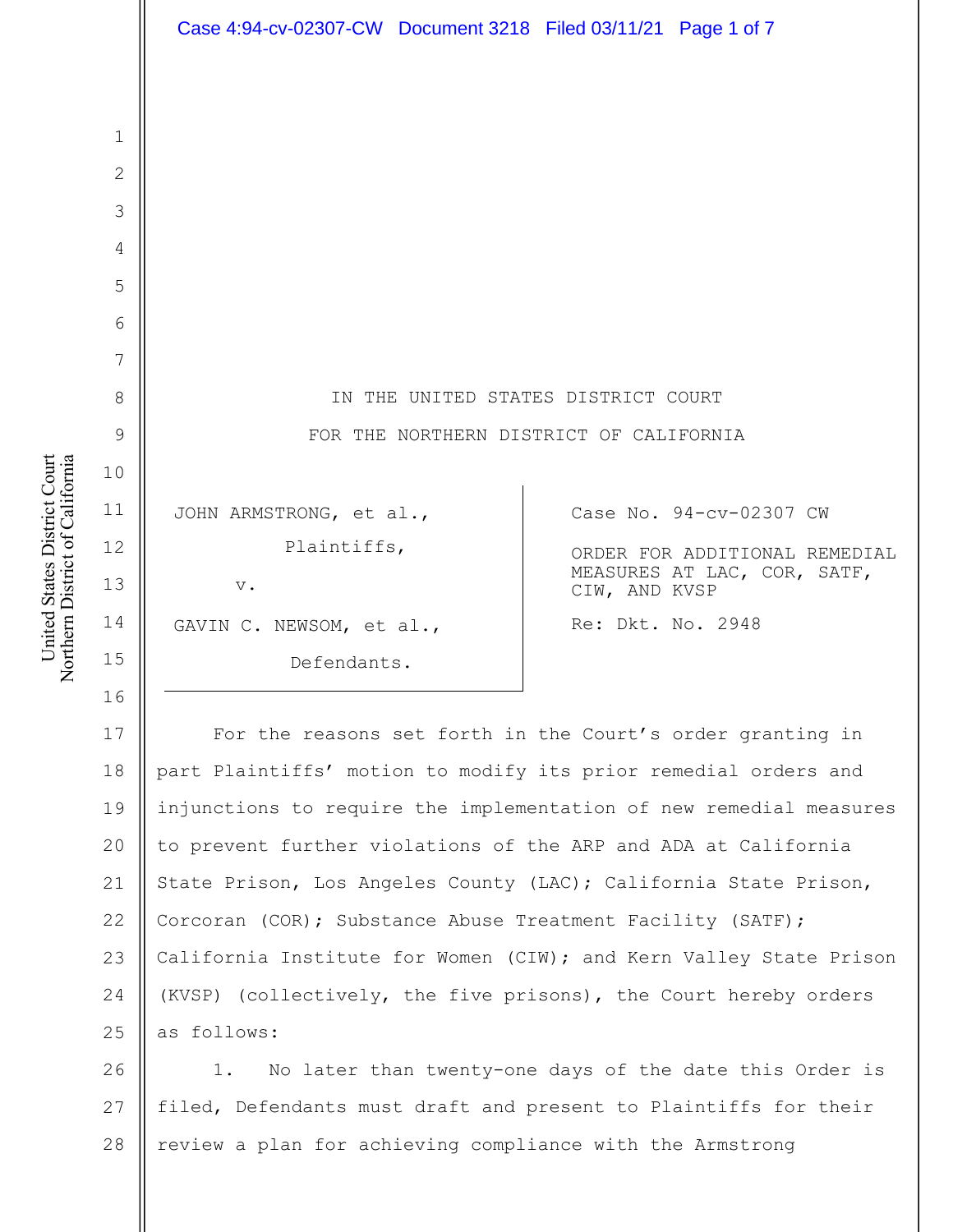Remedial Plan (ARP) and the Americans with Disabilities Act (ADA) that includes the components described below (the Five Prisons Remedial Plan). To the extent possible, Defendants shall provide to Plaintiffs drafts of the components that must be included in the Five Prisons Remedial Plan on a rolling basis prior to twenty-one days of the date this Order is filed.

2. Plaintiffs shall provide comments to Defendants as to the drafts within seven days of receiving them.<sup>1</sup>

3. The parties shall meet and confer promptly to resolve any disagreements as to the adequacy of the Five Prisons Remedial Plan or any of its components. Defendants shall ensure that staff with sufficient authority to amend and approve any plans, policies, and procedures in the Five Prisons Remedial Plan attend all meet-and-confer sessions.

15 16 17 18 19 20 21 22 23 4. In the event that a disagreement is not resolved within forty-two days of the date this Order is filed, Plaintiffs shall file objections with the Court no later than forty-nine days of the date this Order is filed in a brief of no more than ten pages; Defendants may respond to the objections within seven days thereafter in a brief of no more than fifteen pages; and Plaintiffs may file a reply of no more than five pages within four days thereafter. The Court will rule on the objections and issue any necessary order, consistent with its rulings in its

24

25

1

2

3

4

5

6

7

8

9

10

11

12

13

<sup>26</sup> 27 28  $1$  Each side shall, respectively, provide copies of any drafts and comments to the same to counsel for the parties in Coleman v. Newsom, Case No. 90-cv-00529 (E.D. Cal.), and Plata v. Newsom, Case No. 01-cv-01351 (N.D. Cal.), as well as to the special master and receiver in those actions.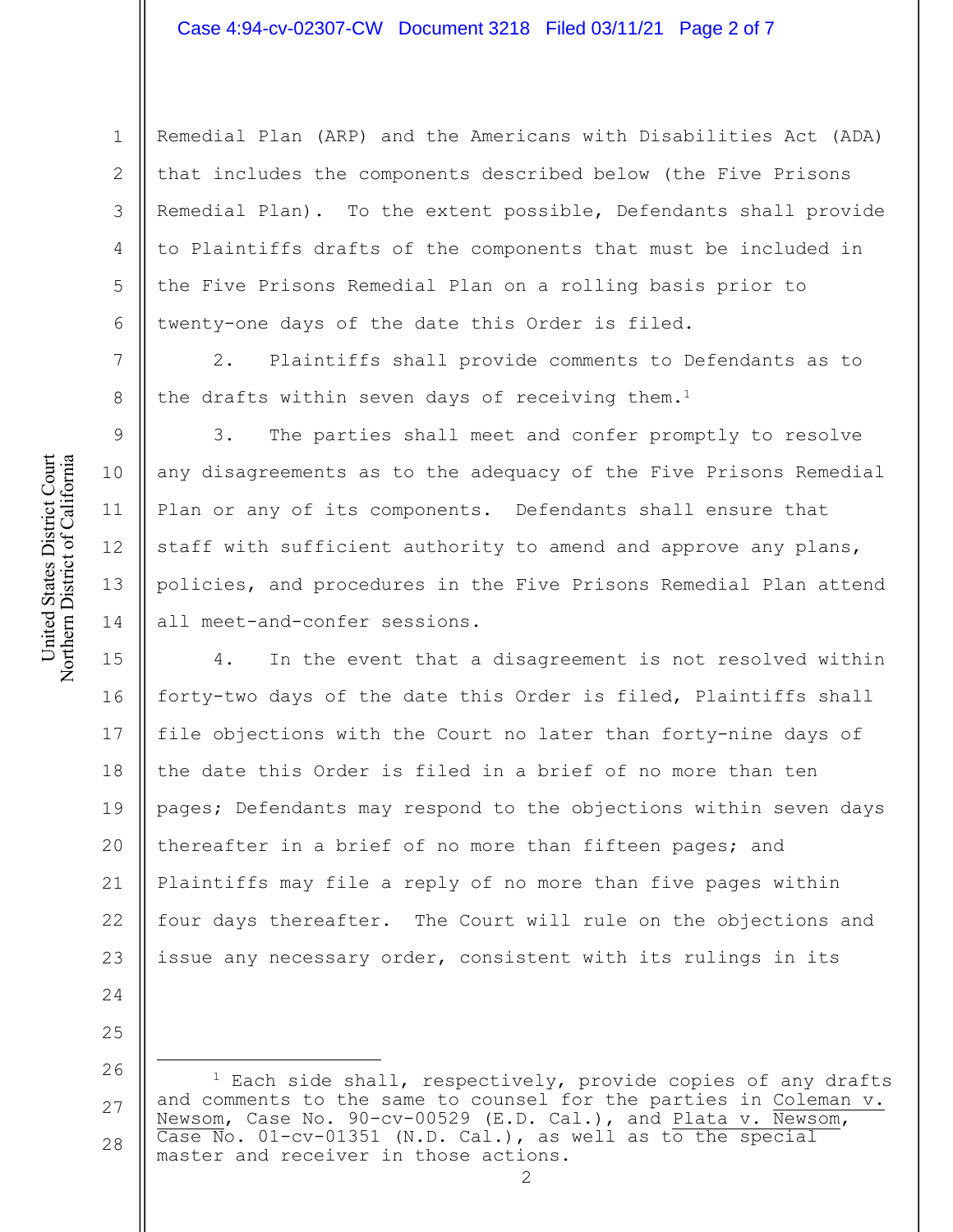1 2 Order granting in part Plaintiffs' motion to modify its prior remedial orders and injunctions.

5. Within fourteen days of reaching agreement with Plaintiffs, or receiving this Court's order resolving any disagreements, Defendants shall issue the Five Prisons Remedial Plan in final form and implement its provisions pursuant to the terms described below, unless the Five Prisons Remedial Plan sets a different date for the implementation of a component of the Five Prisons Remedial Plan.

13 a. Cameras. Within ninety days of the finalization of the Five Prisons Remedial Plan, CDCR shall install operational surveillance cameras that cover all areas of LAC, COR, SATF, CIW, and KVSP to which disabled inmates have access, including, but not limited to, all exercise yards, housing units, sally-ports, dining halls, program areas, and gyms. Within sixty days of the finalization of the Five Prisons Remedial Plan, CDCR must begin using body-worn cameras for all correctional officers at LAC, COR, SATF, CIW, and KVSP who may have any interactions with disabled inmates. The Five Prisons Remedial Plan shall describe the steps that Defendants will take to achieve these deadlines.

21 22 23 24 25 26 27 28 b. The Five Prisons Remedial Plan must contain policies and procedures regarding the use of body-worn cameras and the use of camera footage at LAC, COR, SATF, CIW, and KVSP from any type of camera, including requirements that all footage be retained for a minimum of ninety days, that footage of use of force and other triggering events involving disabled inmates at LAC, COR, SATF, CIW, and KVSP be retained indefinitely, and that footage, when available, be reviewed and considered as part of

3

4

5

6

7

8

9

10

11

12

14

15

16

17

18

19

20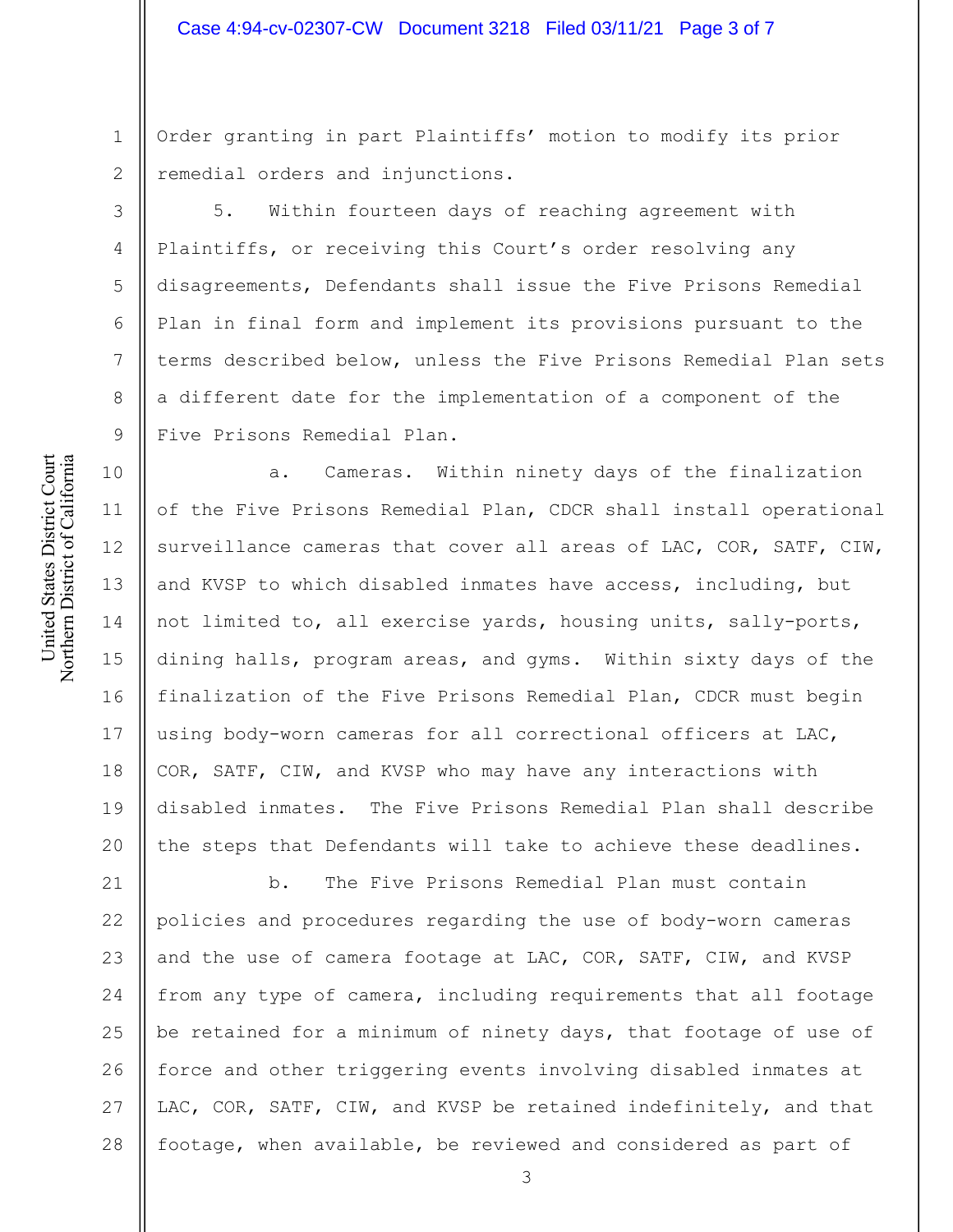1 2 3 4 5 the investigation of any incident. The Five Prisons Remedial Plan also must contain policies and procedures for training staff at LAC, COR, SATF, CIW, and KVSP regarding how and when to use a body-worn camera and how to ensure that footage is retained and reviewed.

6 7 8 9 10 11 12 13 14 15 16 17 18 19 20 21 22 23 24 25 26 27 28 c. Reforms to Staff Misconduct Complaint, Investigation, and Discipline Process at LAC, COR, SATF, CIW, and KVSP. CDCR must develop measures to reform the staff misconduct complaint, investigation, and discipline process (Investigation and Discipline Section of the Five Prisons Remedial Plan), which shall be included in the Five Prisons Remedial Plan, to ensure (1) that CDCR completes unbiased, comprehensive investigations into all allegations of staff misconduct violative of the rights of any qualified inmate with a disability under the ARP or the ADA; (2) that CDCR imposes appropriate and consistent discipline against employees who engage in violations of the ARP or ADA with respect to disabled inmates at LAC, COR, SATF, CIW, and KVSP; and (3) that employees who engage in criminal misconduct against disabled inmates at LAC, COR, SATF, CIW, and KVSP in violation of the ARP or ADA are appropriately investigated and, if warranted, referred for prosecution or reassignment. The Investigation and Discipline Section of the Five Prisons Remedial Plan also shall ensure that officers accused of serial violations of the ARP or ADA with respect to disabled inmates at LAC, COR, SATF, CIW, and KVSP are reassigned. The Investigation and Discipline Section of the Five Prisons Remedial Plan also shall provide for effective mechanisms for oversight over all staff misconduct complaints, use-of-force reviews, and related staff disciplinary proceedings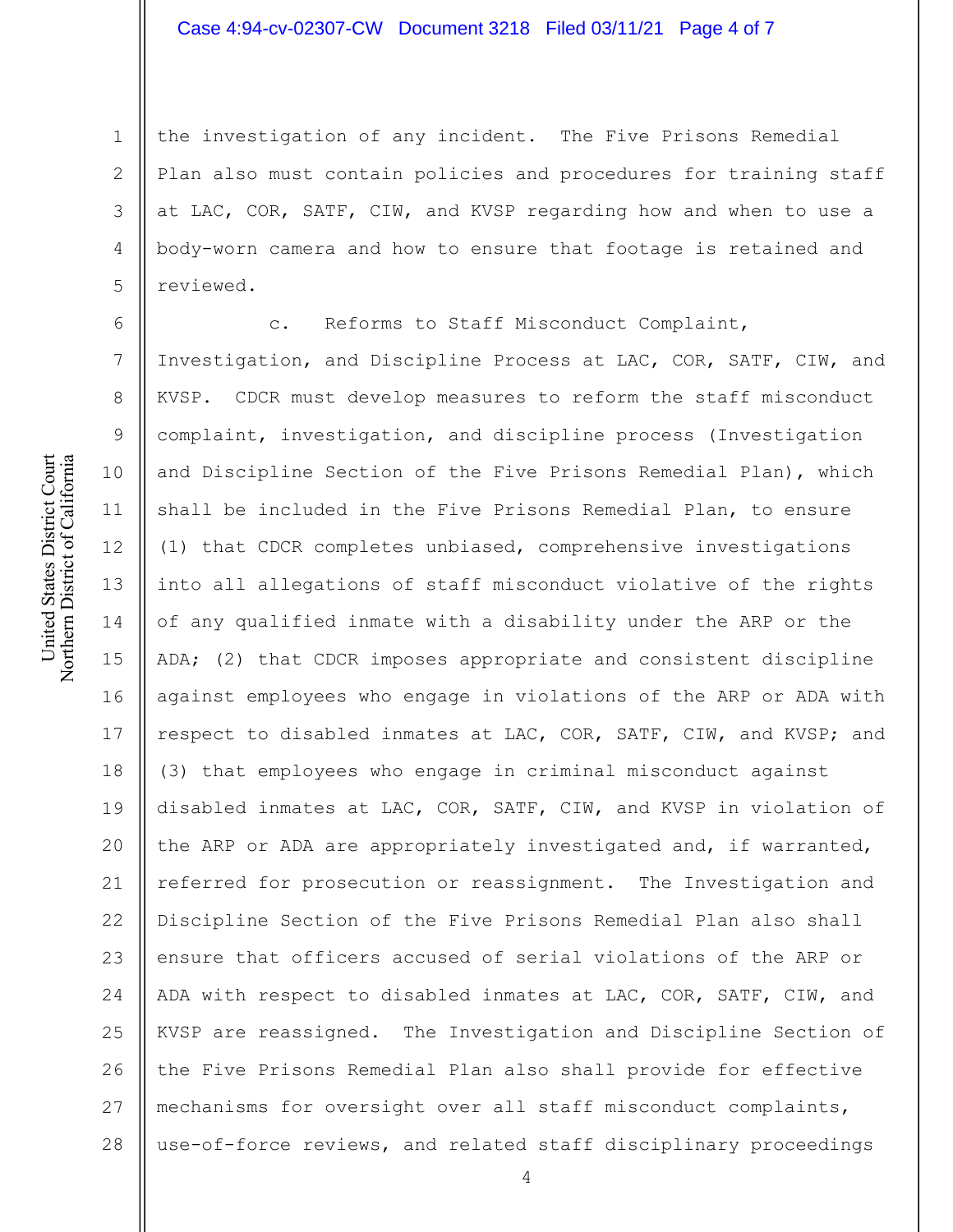at LAC, COR, SATF, CIW, and KVSP that involve alleged violations of disabled inmates' rights under the ARP or ADA. The Investigation and Discipline Section of the Five Prisons Remedial Plan shall require quarterly interviews of randomly-selected disabled inmates at LAC, COR, SATF, CIW, and KVSP using the methodology and interview questionnaire utilized by the December 2018 investigators in connection with the Bishop Report at Richard J. Donovan Correctional Facility.

9 10 11 12 13 14 15 16 17 18 19 20 21 22 d. Third-Party Expert Monitoring of Defendants' Investigation and Discipline Section of the Five Prisons Remedial Plan. The Court delegates to Edward Swanson, its expert, pursuant to Federal Rule of Evidence 706, the additional duties of monitoring Defendants' implementation of their Investigation and Discipline Section of the Five Prisons Remedial Plan. Mr. Swanson shall have access to all documents reasonably necessary for monitoring Defendants' implementation of their Investigation and Discipline Section of the Five Prisons Remedial Plan. Mr. Swanson shall issue quarterly reports regarding Defendants' implementation of the Investigation and Discipline Section of the Five Prisons Remedial Plan. Prior to the issuance of each quarterly report, the parties and Mr. Swanson shall meet and confer regarding his findings for the quarter.

23 24 25 26 27 e. Early-Warning System. CDCR shall develop an electronic system for tracking all staff misconduct incidents involving disabled inmates at LAC, COR, SATF, CIW, and KVSP by date, time, location, staff involved, and disabled inmates involved, that includes information about the nature of the

5

United States District Court Northern District of California United States District Court Northern District of California

1

2

3

4

5

6

7

8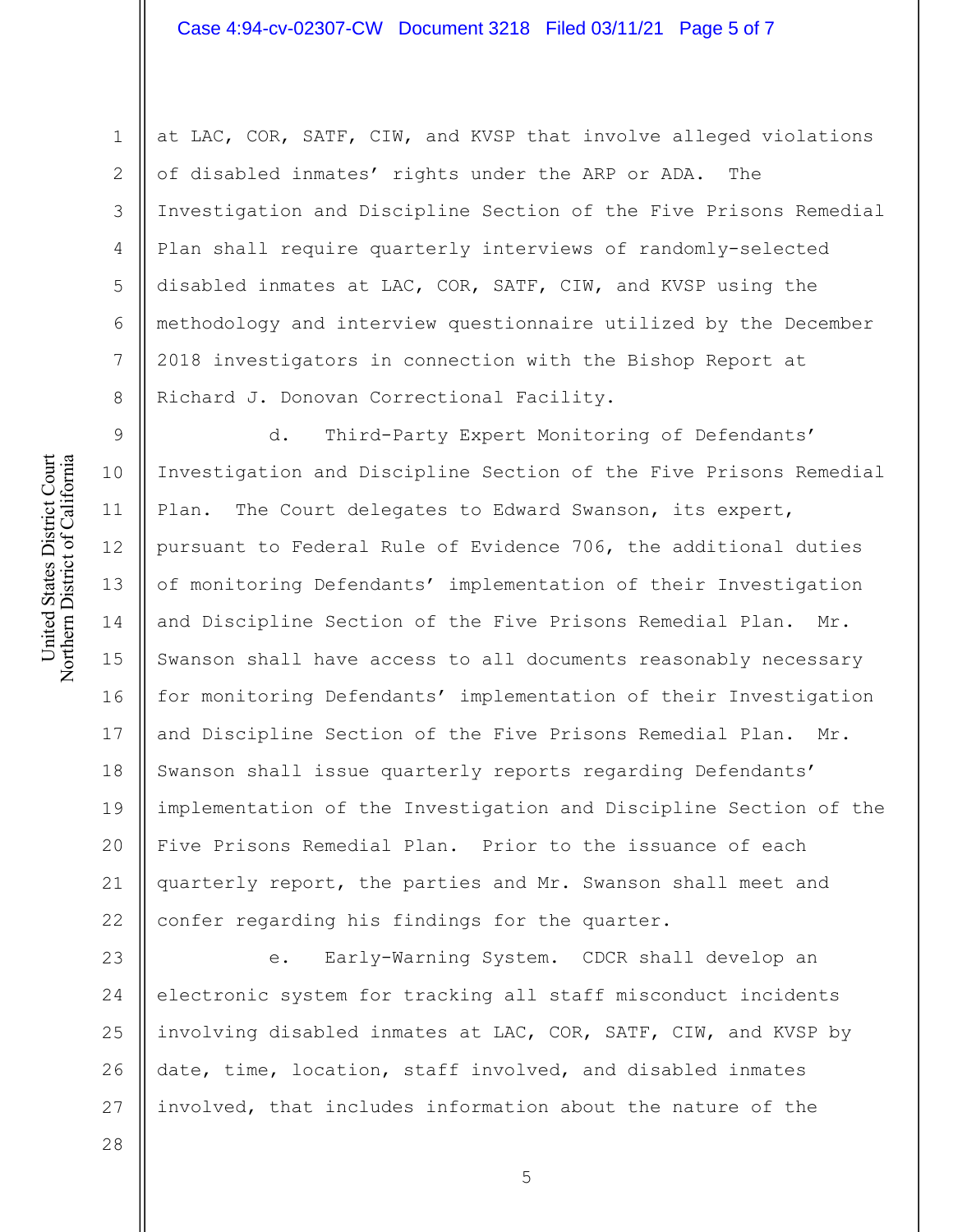disabled inmates' disabilities, any injuries they suffered, and related medical records.

f. Information Sharing with Plaintiffs' counsel and the Court's expert. CDCR must produce to Plaintiffs' counsel and the Court's expert, Mr. Swanson, on a quarterly basis, all documents related to LAC, COR, SATF, CIW, and KVSP staff misconduct complaints in which the alleged victim is a qualified inmate with a disability and alleges violations of his or her rights under the ARP or ADA, including, but not limited to, grievances, incident reports, documents from staff misconduct inquiries, documents from Institutional Executive Review Committee inquiries in which the qualified inmate with a disability alleges excessive use of force or other staff misconduct in violation of his or her rights under the ARP or ADA, 989 forms and all supporting documents, responses of the Central Intake Unit of OIA to 989 forms, investigation reports produced by the OIA, and 402 and 403 forms issued by the hiring authority. CDCR must also provide Plaintiffs' counsel with monthly, written updates regarding progress on the implementation of the Five Prisons Remedial Plan at LAC, COR, SATF, CIW, and KVSP, including data regarding staff misconduct complaints and use of force involving a qualified inmate with a disability where there is a possible violation of the disabled inmate's rights under the ARP or ADA.

25 26 27 g. Staffing. CDCR must significantly increase supervisory staff by posting additional sergeants on all watches on all yards at LAC, COR, SATF, CIW, and KVSP.

United States District Court Northern District of California United States District Court Northern District of California

1

2

3

4

5

6

7

8

9

10

11

12

13

14

15

16

17

18

19

20

21

22

23

24

28